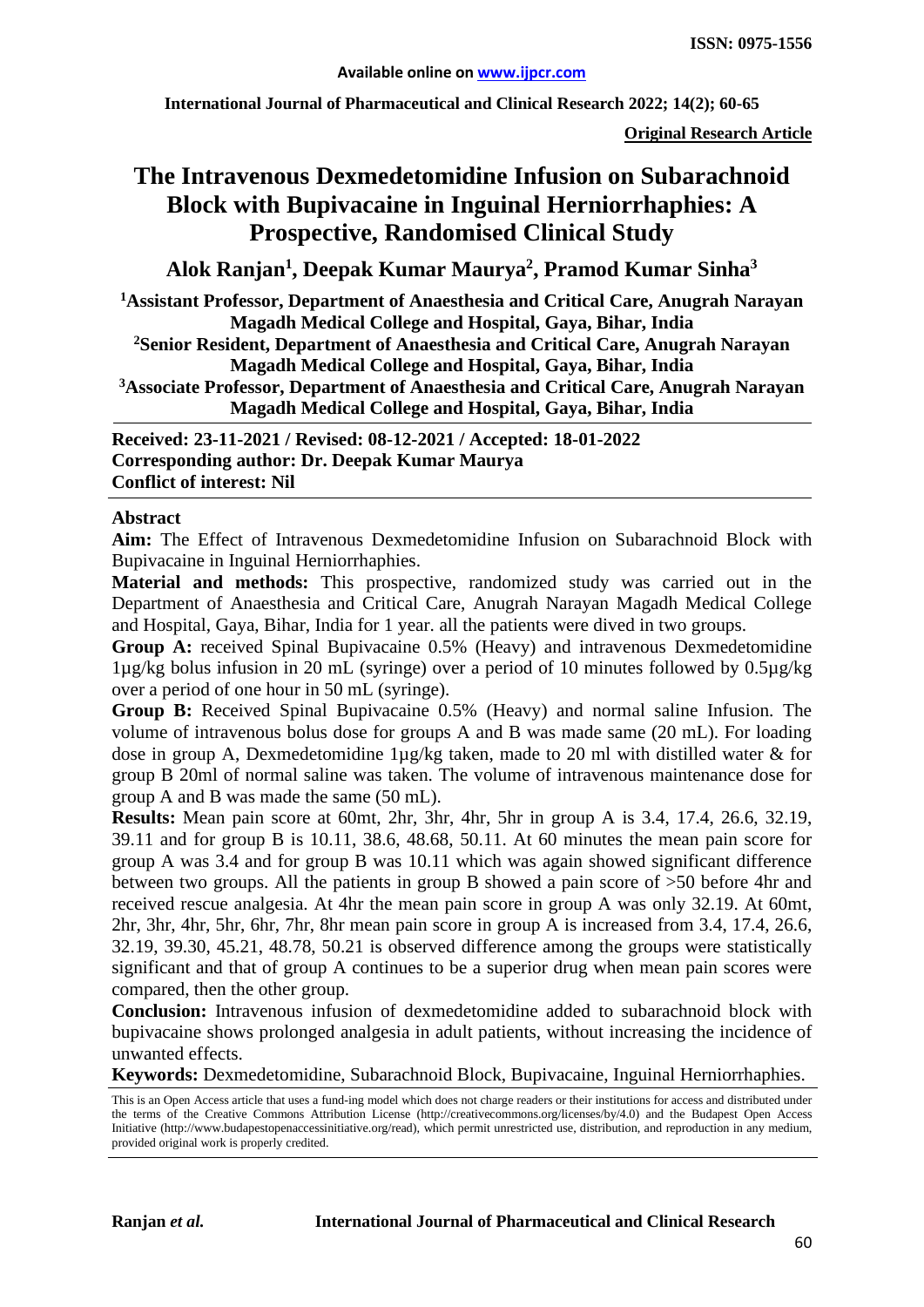## **Introduction**

In a bid to improve regional anesthesia techniques, many drugs have been tried as sedative agents in patients undergoing lower abdominal surgeries under subarachnoid block [1,4]. All these agents have their own integral merits and demerits and none of them can be considered as an ideal agent for sedation during spinal anesthesia. Therefore, the search for supplementing regional anesthesia with sedative agents seems to be unending Studies have compared propofol and midazolam for achieving faster onset and longer duration [5].

However, patients receiving propofol were three times more likely to have hypotensive episodes which limited the role of propofol as a sedative agent, especially in cardiac patients. Newer alpha-2 agonist dexmedetomidine has emerged as a wonderful drug in anesthesia practice since last one and a half decade [6].

Very few studies have been done with dexmedetomidine as a sedative agent to supplement subarachnoid block. As such there is a paucity of literature on the effect of dexmedetomidine on overall block characteristics of regional anesthesia.

#### **Material and methods:**

This prospective, randomized study was carried out in the Department of Anaesthesia and Critical Care, Anugrah Narayan Magadh Medical College and Hospital, Gaya, Bihar, India for 1 year.

#### **Methodology:**

Patients of ASA grade I and II, age group 19-59 yrs, weight between 64 and 74 kg, and Height between 155cm and 174cm were included in this study. Patient refusal to LSAB, history of drug allergy, patients with coagulation disorders, patient with liver disease, kidney disease, neurologic disorders, cardiovascular disease, Infection

at the site of injection and Pregnancy were excluded from the study.

A double blind prospective randomized control study was done.70 adults were allocated into two study groups, named A and B using computer generated randomization. An informed, valid, written consent was obtained for conduct of the study. All patients were kept nil by mouth from midnight before surgery and tablet alprazolam (0.01 mg/kg) was administered at bedtime the day before surgery. Intravenous access was established with an 18-gauge cannula and preloading was done with 20 ml/kg lactated Ringer's solution, 20 min before the procedure. A pulse oximeter, noninvasive blood pressure (BP), and electrocardiogram monitor were applied to each patient on arrival to the operating room and baseline parameters were recorded. All the patients were randomly allocated into two groups of 80 each by computer-generated number. The patient and the anesthesiologist were blinded to the treatment group, and all recordings were performed by an anesthesiologist, who was blinded to randomization schedule. An anesthesiologist, who was blinded to the study drug used, documented all the parameters.

Under strict aseptic conditions, subarachnoid block was performed at L3– L4 intervertebral space through midline approach using a 23-gauge Quincke spinal needle. After ensuring free flow of cerebrospinal fluid 0.5% heavy bupivacaine, 15 mg was administered intrathecally. Monitoring will be recorded at 3 minutes interval for the first 10minutes.Thereafter every 5 minutes till the end of surgery.

**Group A**: received Spinal Bupivacaine 0.5% (Heavy) and intravenous Dexmedetomidine 1µg/kg bolus infusion in 20 mL (syringe) over a period of 10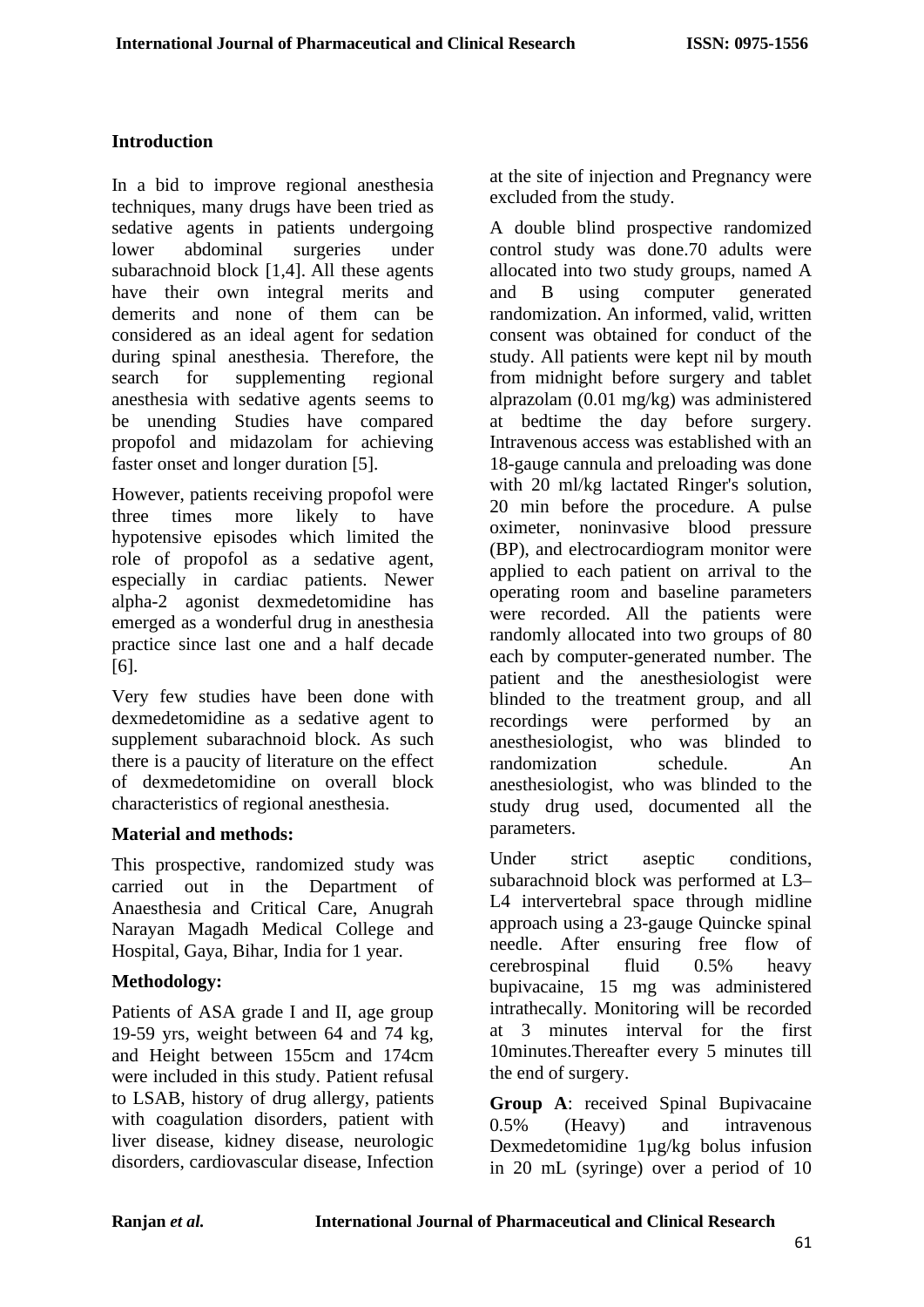minutes followed by 0.5µg/kg over a period of one hour in 50 mL (syringe).

**Group B**: Received Spinal Bupivacaine 0.5% (Heavy) and normal saline Infusion.

The volume of intravenous bolus dose for groups A and B was made same (20 mL). For loading dose in group, A, Dexmedetomidine 1µg/kg taken, made to 20 ml with distilled water & for group B 20ml of normal saline was taken. The volume of intravenous maintenance dose for group A and B was made the same (50 mL).

For maintenance dose in groups A, Dexmedetomidine 0.5µg/kg was taken, made to 50 ml with distilled water & for group B 50ml of normal saline was taken. The investigator would administer the drugs to the patients in each group, as per the random allocation and direction of the guide. The patients in both groups were monitored for the onset of sensory blockade, motor block, and duration of analgesia and for any intra operative side effects. Time of onset of sensory blockade, Time to achieve maximum sensory blockade. Time at which patient complaints of pain, Onset of sensory block was evaluated by pin prick method at every 3 minutes along mid-clavicular line bilaterally till adequate analgesia was attained, Duration of analgesia was recorded every half hour, then every one hour till occurrence of breakthrough pain were studied.

#### **Statistical analysis:**

Data were analyzed using computer software, Statistical Package for Social Sciences (SPSS) version 25.0. Data were expressed in its frequency and percentage as well as mean, median and standard deviation. To elucidate the associations and comparisons between different parameters, Chi square  $(\gamma 2)$  test was used as nonparametric test. Student's t test was used as parametric test to compare mean values between two groups.

## **Results:**

The mean ages in both the groups were comparable and group A registered 53.36 years whereas in group B, mean age was 52.96 years. Mean body weight in group A was 68.72 kg and in group B 68.74 kg.

Mean duration of surgery among group A was 56.4 minutes and in group B 57 minutes. In order to find out the equality of mean age, mean weight and mean duration of surgery Mean systolic blood pressure (SBP) in group A is 110 mmHg and for group B it is 114.56 mmHg. Mean heart rate in group A is 72/mt and for group B it is 75/mt. It is not statistically significant with p value  $> 0.05$ .

Mean time of onset of sensory blockade in group A is 3.59 mt and in group B is 3.59. It is not statistically significant with p value  $>0.05$ .

Mean time to achieve maximum sensory blockade in group A is 12.07 mt and in group B is 11.63mts. It is not statistically significant with p value  $>0.05$ .

Mean Time of first Analgesia is compared in two groups. Time of first analgesia in group A is 355.4 mts and for group B IS 187. 28mts.It is statistically significant with p value<0.001.

Post-operative pain was evaluated by Visual Analogue Scale. The pain score was assessed using visual analogue scale every 30 minutes initially then hourly till the pain score reached a score  $> 50$ . For the first 30 minutes none of the cases in both the groups showed any sign of pain.

Whereas mean pain score at 60mt, 2hr, 3hr, 4hr, 5hr in group A is 3.4, 17.4, 26.6, 32.19, 39.11 and for group B is 10.11, 38.6, 48.68, 50.11. At 60 minutes the mean pain score for group A was 3.4 and for group B was 10.11 which was again showed significant difference between two groups. All the patients in group B showed a pain score of >50 before 4hr and received rescue analgesia. At 4hr the mean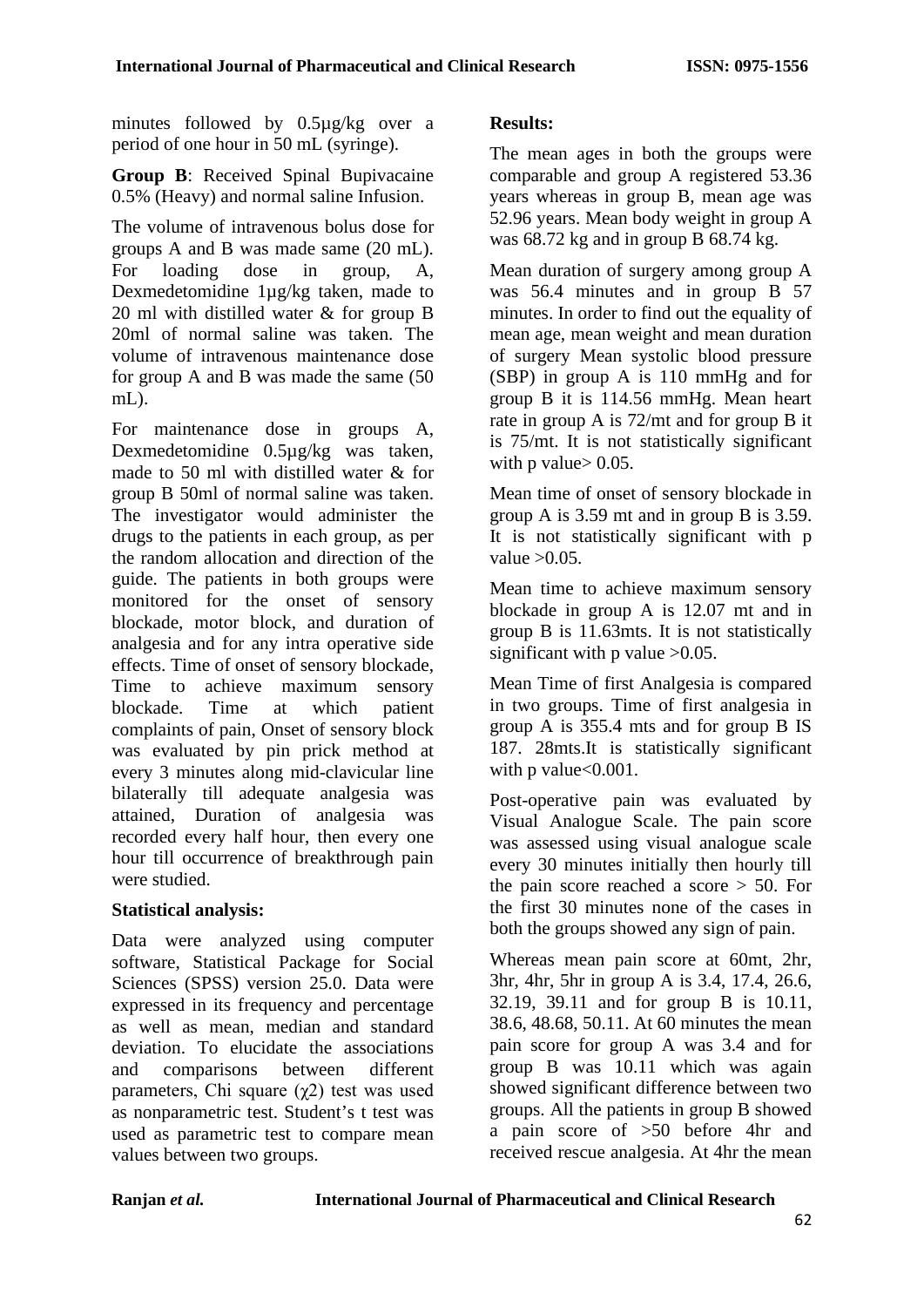pain score in group A was only 32.19. At 60mt, 2hr, 3hr, 4hr, 5hr, 6hr, 7hr, 8hr mean pain score in group A is increased from 3.4, 17.4, 26.6, 32.19, 39.30, 45.21, 48.78, 50.21 is observed difference among the groups were statistically significant and that of group A continues to be a superior drug when mean pain scores were compared, than the other group.

| Profile                                       | Group A      | Group B    |  |
|-----------------------------------------------|--------------|------------|--|
| Age                                           | 53.36 years  | 52.96      |  |
| Mean duration of surgery                      | 56.4 minutes | 57 minutes |  |
| Mean time of onset of sensory blockade        | $3.59$ mt    | 3.59mt     |  |
| Mean time to achieve maximum sensory blockade | 12.07mt      | 11.63mt    |  |

| <b>Table 2: Mean pain score</b> |         |         |  |
|---------------------------------|---------|---------|--|
| Pain score                      | Group A | Group B |  |
| 1hrs                            | 3.4     | 10.11   |  |
| 2hrs                            | 17.4    | 38.51   |  |
| 3hrs hrs                        | 26.6    | 45.56   |  |
| 4hrs                            | 32.19   | 48.68   |  |
| 5hrs                            | 39.11   | 50.11   |  |

## **Table 2: Mean pain score**

#### **Discussion:**

In this study mean pain score at 30 mt in group A is 0 and for group B is 0.5. It is not statistically significant. Whereas mean pain score at 60mt, 2hr, 3hr, 4hr, 5hr in group A is 3.4, 17.4, 26.6, 32.19, 39.11 and for group B is 10.11, 38.6, 48.68, 50.11. At 60 minutes the mean pain score for group A was 3.4 and for group B was 10.11 which was again showed significant difference between two groups. All the patients in group B showed a pain score of >50 before 4hr and received rescue analgesia. At 4hr the mean pain score in group A was only 32.19. At 60mt, 2hr, 3hr, 4hr, 5hr, 6hr, 7hr, 8hr mean pain score in group A is increased from 3.4, 17.4, 26.6, 32.19, 39.30, 45.21, 48.78, 50.21 is observed difference among the groups were statistically significant and that of group A continues to be a superior drug when mean pain scores were compared, than the other group.

The intrathecal 0.5% hyperbaric bupivacaine is the drug of choice for surgeries lasting for about 120 min. To prolong the duration of spinal anesthesia,

various drugs such as magnesium sulfate, neostigmine, midazolam, fentanyl, and clonidine have been used through intrathecal route as adjuvant to local anesthetic. Opioids have attained an integral role as a spinal anesthetic adjuvant, but its addition to local anesthetic solution may lead to pruritus and respiratory depression. Dexmedetomidine, is pharmacologically related to clonidine, has 8 times more affinity for  $\alpha_2$  receptors than does clonidine. It shows a high ratio of specificity for the  $\alpha_2$  receptor  $(\alpha_2/\alpha_1)$ 1600:1) compared with clonidine  $(\alpha_2/\alpha_1)$ 200: 1). It produces sedation and anxiolysis by binding to  $\alpha_2$  receptors in the locus ceruleus, which diminishes the release of norepinephrine and inhibits sympathetic activity, thus decreasing heart rate and blood pressure. Dexmedetomidine has an inhibitory effect on the locus ceruleus (A6 group) located at the brain stem. This supraspinal action could<br>explain the prolongation of spinal prolongation of spinal anesthesia after intravenous administration of dexmedetomidine. The noradrenergic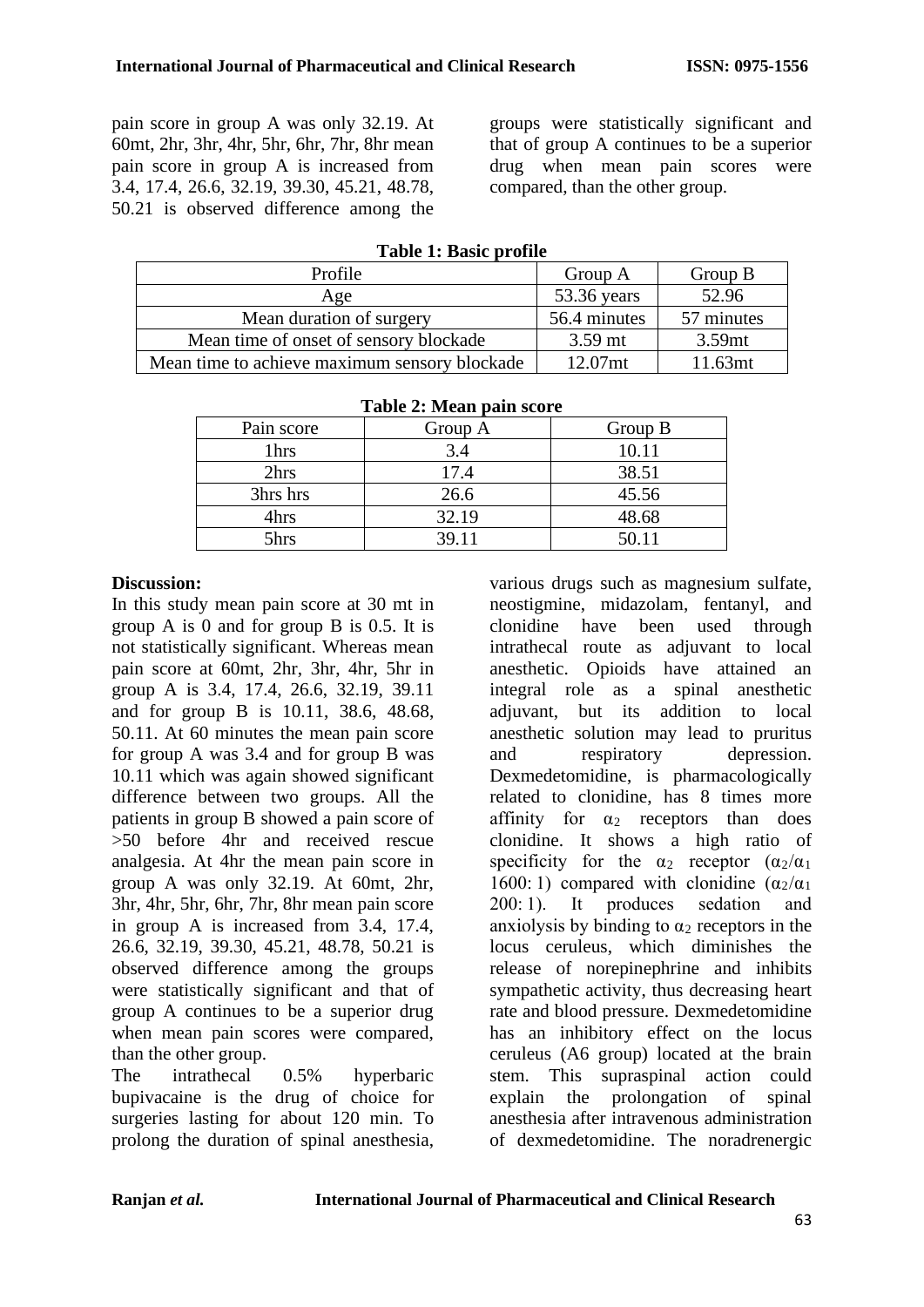innervation of the spinal cord arises from the noradrenergic nuclei in the brain stem including the locus ceruleus, the A5, and the A7 noradrenergic nuclei. Neurons in the locus ceruleus are connected to the noradrenergic nuclei in the brain stem. Axon terminals of the noradrenergic nuclei reach lamina VII and VIII of the ventral horns of the spinal cord. The activity of the noradrenergic neurons is decreased by agonists acting at  $\alpha$ 2-adrenergic receptors on the locus ceruleus cell bodies. Therefore, inhibition of the locus ceruleus results in inhibition of the noradrenergic nuclei and exerted descending inhibitory effect on nociception in the spinal cord. These pharmacokinetic parameters apparently are unaltered by age or weight or renal failure, but clearance is a function of height [7]. Dexmedetomidine is now being used off-label outside of the ICU in various settings, including sedation and adjunct analgesia in the operating room, sedation in diagnostic and procedure units, and for other applications such as withdrawal/detoxification amelioration in adult and pediatric patients [8]. The α2 agonists produce their sedative-hypnotic effect by an action on α2 receptors in the locus caeruleus and an analgesic action at α2 receptors within the locus caeruleus and within the spinal cord [9]. The  $\alpha$ 2 agonists have the advantage that their effects are readily reversible by  $\alpha$ 2- adrenergic antagonists (e.g., atipamezole) [10]. The primary site of analgesic action is thought to be the spinal cord.11 Side effects of dexmedetomidine such as hypotension and bradycardia, are dose dependent, Infusion of loading dose over 10 min and then infusing the maintenance dose decreases the incidence of those side effects. The addition of dexmedetomidine as an intravenous adjuvant along with local anaesthetic for achieving the same level of anaesthesia but with a prolonged duration of analgesia which increases the margin of safety and reduces the incidence of unwanted motor blockade. This study was conducted keeping these facts in mind. Patients receiving dexmedetomidine seemed to have greater recall of their stay in the ICU, but all described this as pleasant overall [12]. Al-Mustafa MM et al, in 2011 conducted a study in 48 patients [13]. The aim of this study was to evaluate the prolongation of spinal analgesia by intravenous dexmedetomidine administration after the spinal block and to assess the haemodynamic changes and the level of sedation. They concluded that supplementation of spinal anesthesia with intravenous dexmedetomidine loading dose of 1 μg/kg/hour over 10 minutes and a maintenance dose of 0.5 μg/kg/hour till the end of surgery, produced significantly longer sensory and motor block than spinal anesthesia alone. All patients reached good sedation levels that enabled their cooperation and better operating conditions for the surgeons without significant respiratory depression.

#### **Conclusion:**

Intravenous infusion of dexmedetomidine added to subarachnoid block with bupivacaine shows prolonged analgesia in adult patients, without increasing the incidence of unwanted effects.

#### **Reference:**

- 1. Gabriel JS, Gordin V. Alpha 2 agonists in regional anesthesia and analgesia. Curr Opin Anaesthesiol 2001; 14:751- 3.
- *2.* Bajwa SJ, Bajwa SK, Kaur J, Singh G, Arora V, Gupta S, *et al.*  Dexmedetomidine and clonidine in epidural anaesthesia: A comparative evaluation. Indian J Anaesth 2011; 55:116-21.
- 3. Kumar S, Bajwa SJ. Neuraxial opioids in geriatrics: A dose reduction study of local anesthetic with addition of sufentanil in lower limb surgery for elderly patients. Saudi J Anaesth 2011; 5:142-9.
- 4. Arora V, Bajwa SJ, Kaur S. Comparative evaluation of recovery characteristics of fentanyl and